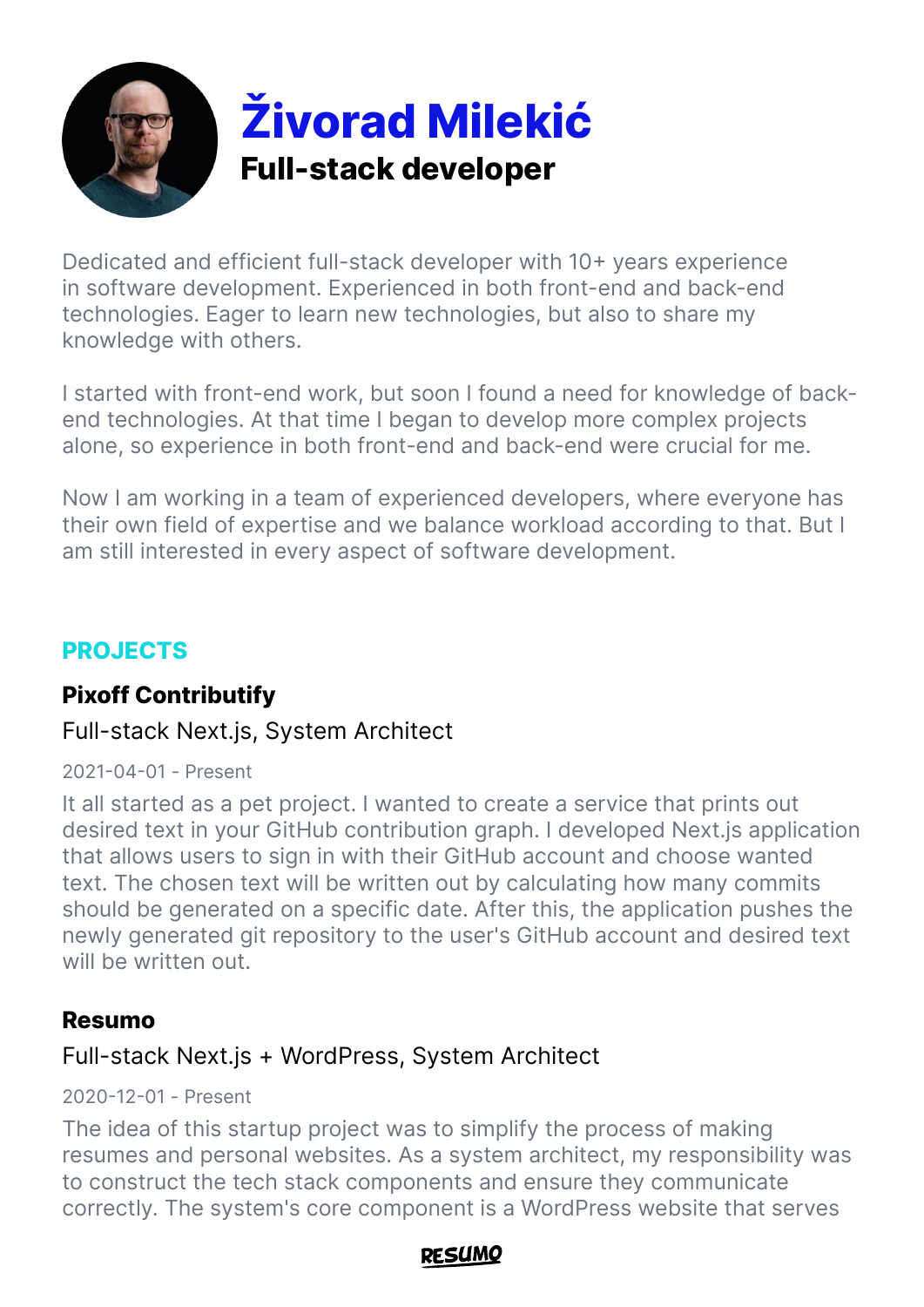as a landing page and as a dashboard for users to insert all necessary data for their resumes. We use users' data from WordPress via Restful API, and then our custom made Next.js application presents collected data to the user's personalised website and PDF file.

## **Even Financial**

## Full-stack Typescript, Remote tech lead

2020-08-01 - Present

As a full-stack developer, my duties were to develop both the back-end and front-end part of the tech stack. We used Nest.js as a framework for Restfull API for the back-end part. For the front-end, we used Next.js and Redux with Redux Saga. In each part of the tech stack, we used Typescript to ensure the best compatibility between the stack components.

For the position as the tech lead, my responsibilities were to make sure my teammates followed the code style that was already established and to ensure we used best practices and the latest code patterns.

# **NuVoxx Call center platform**

# Front-end Angular, Remote team lead

2020-05-01 - 2020-10-01

Developing a Call center platform for Canadian client. Working on the UI prototype for the new version of the app using Angular. Lead developer, managing a small team.

# **Zlatibor 360 iOS app**

## Full-stack Ionic Angular + WordPress

2019-03-01 - 2019-05-01

Developing a iOS 360 VR app using Ionic Angular. Back-end developed using WordPress as headless CMS.

# **Visit Tivat Android app**

## Full-stack Ionic Angular + WordPress

2018-11-01 - 2018-12-01

Developing an Android Tour guide app for the City of Tivat using Ionic Angular. Back-end developed using WordPress as headless CMS.

# **Pixoff Suite Internal management tools**

### **RFSUMO**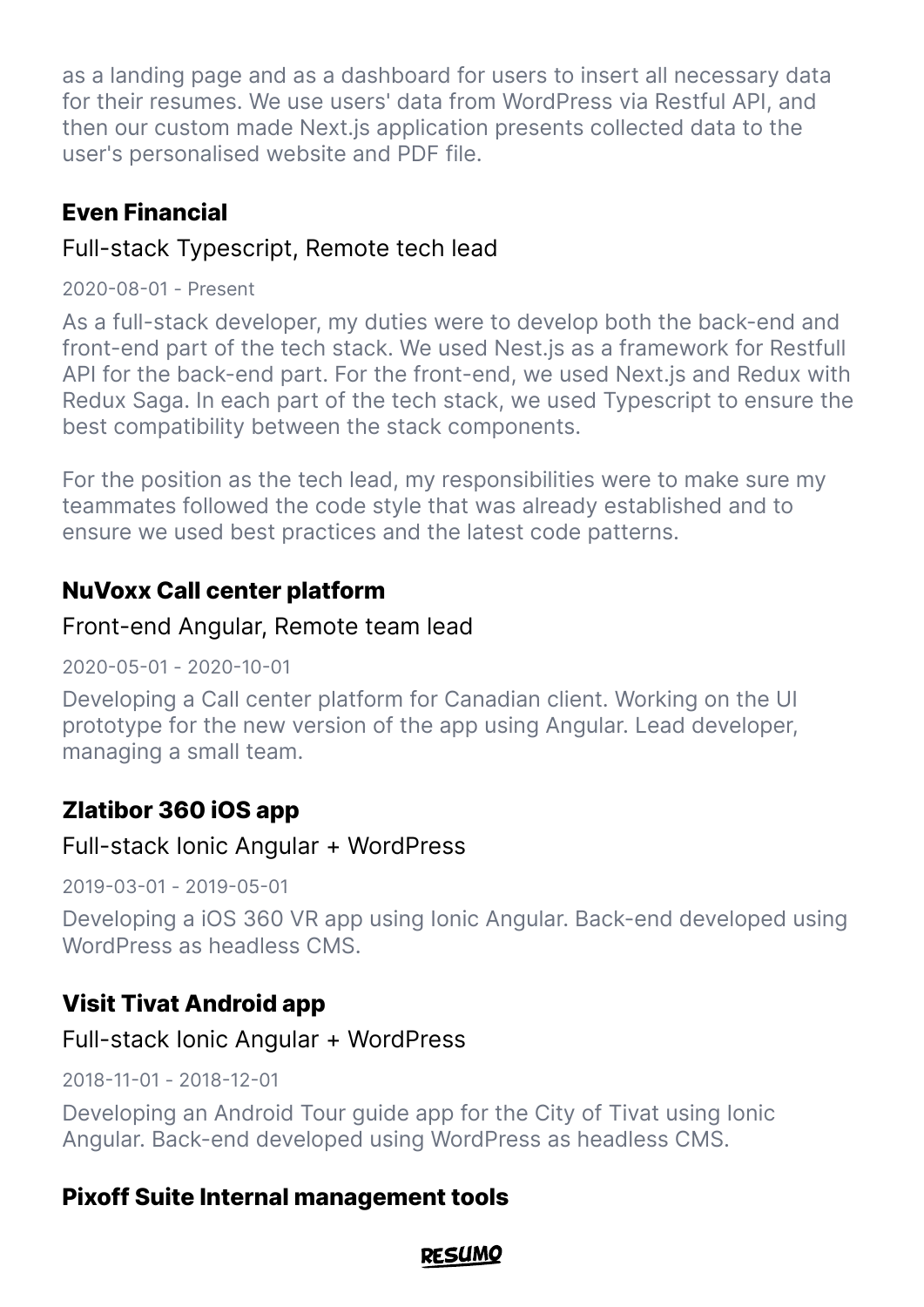## Full-stack React.js + Node.js

2018-10-01 - Present

Developing in house software for internal processes. Suite includes: Invoice system, Team feedback system, Expancies sharing system, Check Ins system, Salary calculator system, always expanding… Using React.js and Ionic React in front-end, for back-end using Node.js with GraphQL.

### **ClipSync Desktop app**

#### Full-stack Vue.js + Electron

2018-09-01 - 2019-01-01

Desktop app for synchronizing copy/paste between different clients. For client using Vue.js with Electron as a wrapper for cross-platform desktop apps, for back-end using Node.js with GraphQL.

## **AIFC information system**

#### Front-end Angular, Remote team lead

2018-05-01 - 2020-03-01

Developing an information system for Astana International Financial Centre, part of a larger E-Government system. Working on the UI part of the app using Angular. Lead developer, managing a small team.

# **Switchboard Desktop app**

### Full-stack React.js + Electron

2018-01-01 - 2018-09-01

Developing a Desktop app for monitoring call activity within a hotel phone system, with a local network and UI for the reception desk. For client used React.js with Electron as a wrapper for cross-platform desktop apps, for system side used Node.js and Socket.IO.

## **Vuk System information system**

### Full-stack Wordpress

#### 2017-06-01 - 2018-03-01

Developing an information system for car tuning company. Included features: Car management, Task management, Task image storage, Generating 0ffers and invoices and sending them to clients via email. Used WordPress as a monolith system. Planning with client on moving to a modern approach with React.js app and microservices.

#### RFSUMO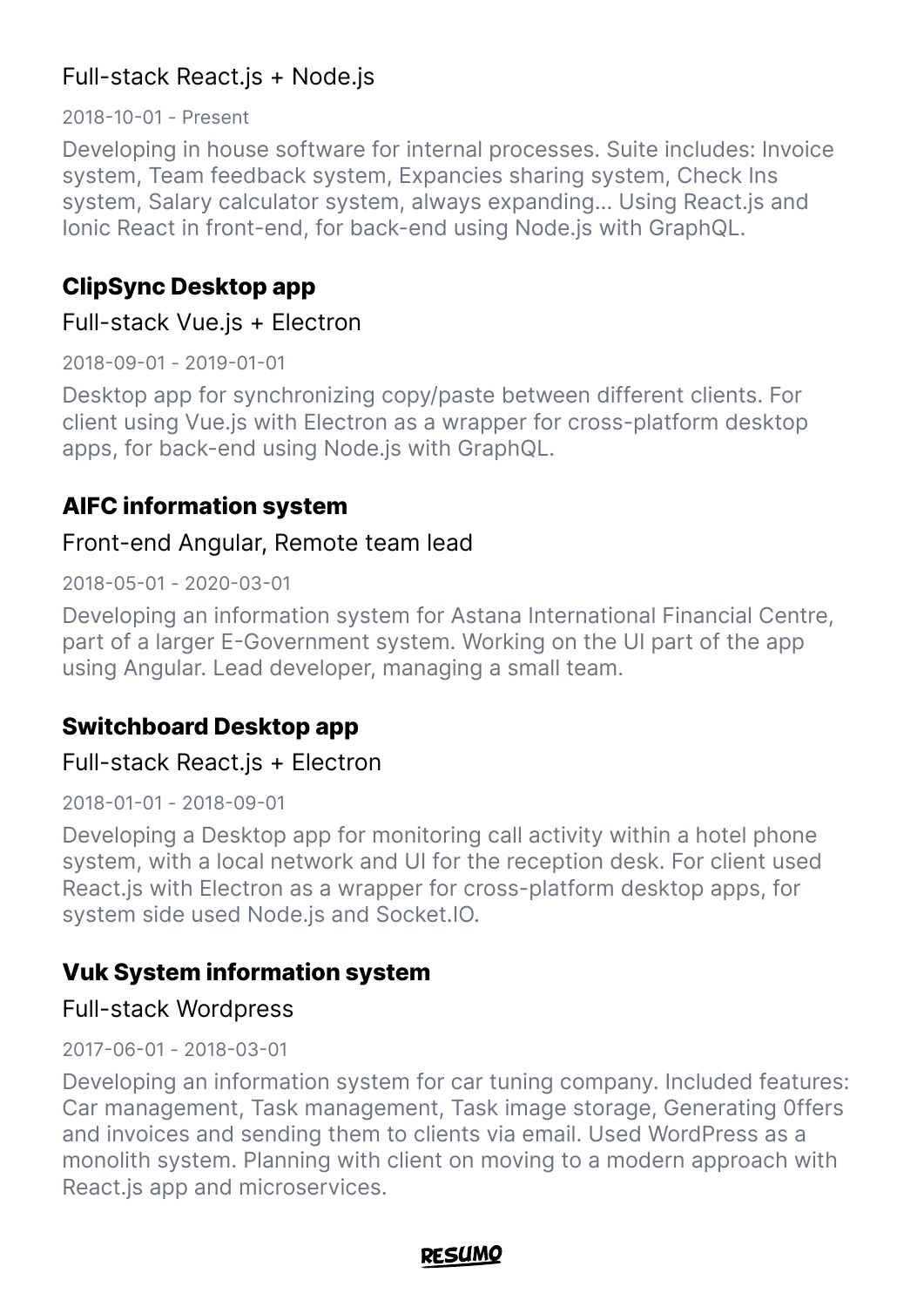# **Picturepark Content Platform**

### Front-end Angular.js with Typescript

2016-06-01 - 2017-05-01

Developing a digital asset management platform for Swiss company. For the front-end used Angular.js with Typescript.

## **anketar Polling site**

## Full-stack Angular.js + Custom PHP and MySQL

2014-10-01 - 2015-07-01

Created a polling site after finishing college. Tried to create my own start-up. For the front-end I used Angular.js, for the back-end I created a custom PHP API.

### **phpGodfather Dev tools**

### Full-stack Angular.js + Custom PHP and MySQL

#### 2013-11-01 - 2014-07-01

As a student's project I created UI dev tools for generating PHP Classes by drag-n-drop app. I started learning Angular.js on this project. It was very challenging and also important later for my career. In the back-end I created a PHP system that was creating PHP class files.

## **Static websites**

### Front-end HTML + CSS

2009-05-01 - Present

I started developing small websites even before starting college. I learned a lot at that time. Everyday my knowledge of web and development doubled.

### **EXPERIENCE**

### **Full-stack Developer - Typeqast**

2022-01-01 - Present Remote

## **Full-stack Developer - Indigo**

2021-02-01 - 2022-01-01 Remote

### **SERVICES**

- Web Development
- Mobile Development
- Desktop Development
- Debugging
- $\bullet$  Launch
- Support